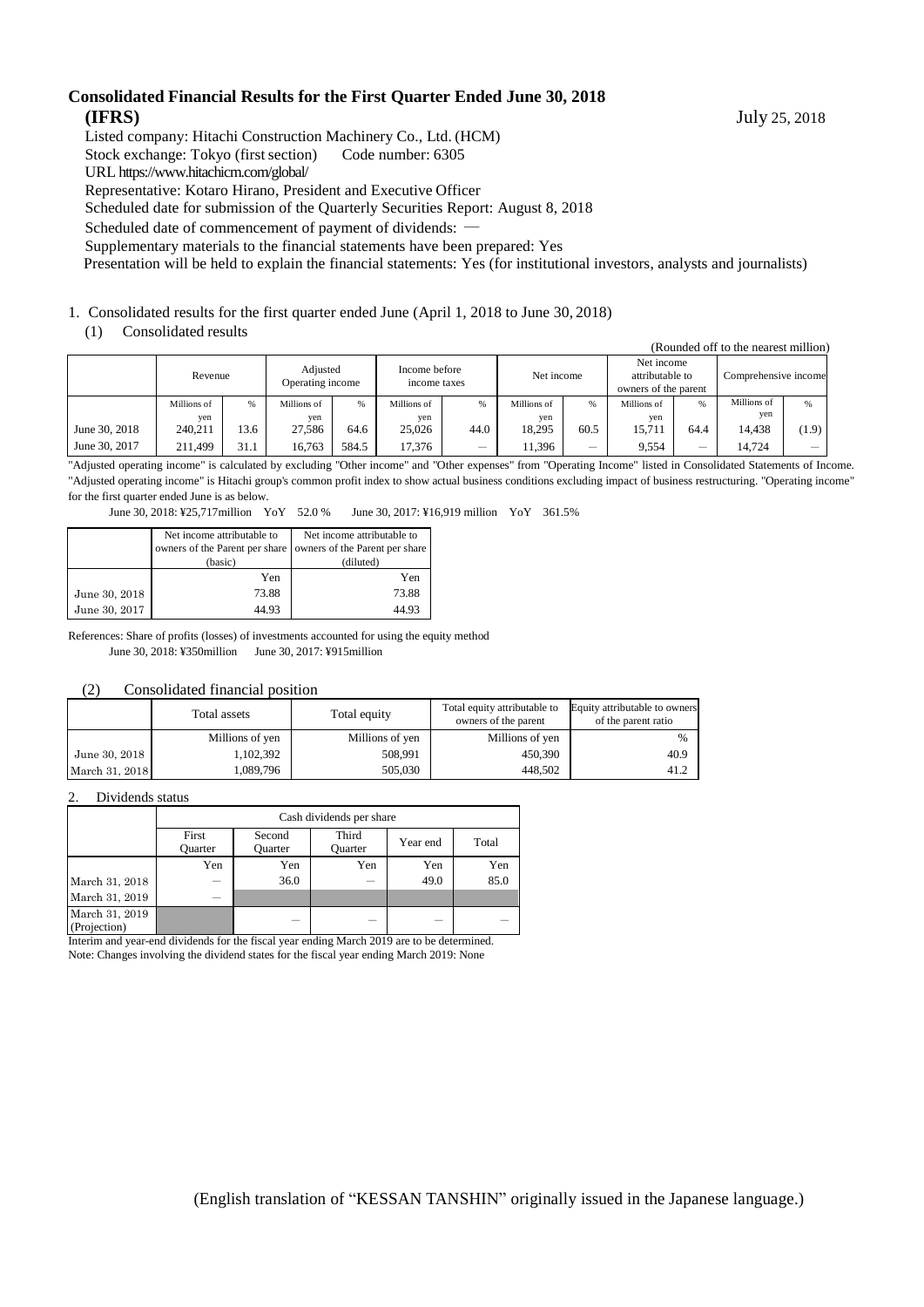#### 3. Consolidated earnings forecast for the full year ending March 2019 (April 1, 2018 to March 31, 2019)

|           | Revenue         |      | Adjusted<br>Operating income |               | Income before<br>income taxes |        | Net income attributable to<br>owners of the parent |        | Net income<br>attributable<br>to owners of<br>the parent<br>per share |
|-----------|-----------------|------|------------------------------|---------------|-------------------------------|--------|----------------------------------------------------|--------|-----------------------------------------------------------------------|
| March 31, | Millions of yen | $\%$ | Millions of yen              | $\frac{0}{6}$ | Millions of yen               | %      | Millions of yen                                    | $\%$   | Yen                                                                   |
| 2019      | 950,000         | 1.0) | 84,000                       | (10.2)        | 80,000                        | (16.3) | 49,000                                             | (18.3) | 230.42                                                                |

Notes: 1) The percentages indicated show changes from the same period of the previous fiscal year.

2) Changes in consolidated earnings forecast: None

"Adjusted operating income" is calculated by excluding "Other income" and "Other expenses" from "Operating Income" listed in Consolidated Statements of Income. "Adjusted operating income" is Hitachi group's common profit index to show actual business conditions excluding impact of business restructuring. Cumulated "Operating income" for projected consolidated result ending March 2019 is as below.

March 31, 2019: ¥82,000million YoY (14.3) %

\*Notes

(1) Important changes in the scope of the consolidation during period(changes involving specific subsidiaries accompanying changes in the scope of consolidation): None

(2) Changes in accounting policies; changes in accounting estimates

| [1] Changes in accounting policies required by IFRS        | Yes  |
|------------------------------------------------------------|------|
| [2] Changes in accounting policies other than those in [1] | None |

- [3] Changes in accounting estimates None
- 
- (3) Number of outstanding shares (common shares)
	- [1] Number of outstanding shares (including treasuryshares)

|                               |        | $\left  \cdot \right $ , while we can be considered that we there are the contact $\left  \cdot \right $ |
|-------------------------------|--------|----------------------------------------------------------------------------------------------------------|
| June                          | 2018   | 215, 115, 038                                                                                            |
| March                         | 2018   | 215, 115, 038                                                                                            |
| [2] Number of treasury shares |        |                                                                                                          |
| June                          | 2018   | 2,458,523                                                                                                |
| March                         | - 2018 | 2.457.970                                                                                                |
|                               |        | [3] Average number of common shares outstanding during the fiscal year (shares)                          |
| June                          | 2018   | 212,656,834                                                                                              |
| June                          | 2017   | 212,660,521                                                                                              |
|                               |        |                                                                                                          |

Indication of audit procedure implementation status

This earnings report is exempt from audit procedure.

#### Explanation on the appropriate use of results forecasts and other important items

Any forward-looking statements in the report, including results forecasts, are based on certain assumptions that were deemed rational as well as information currently available to the Company at this time. However, various factors could cause actual results to differ materially. Please refer to ''1. Management Performance and Financial Conditions, (3) Outlook for the Fiscal Year Ending March 2019'' of the attachment for conditions serving as assumptions for results forecasts.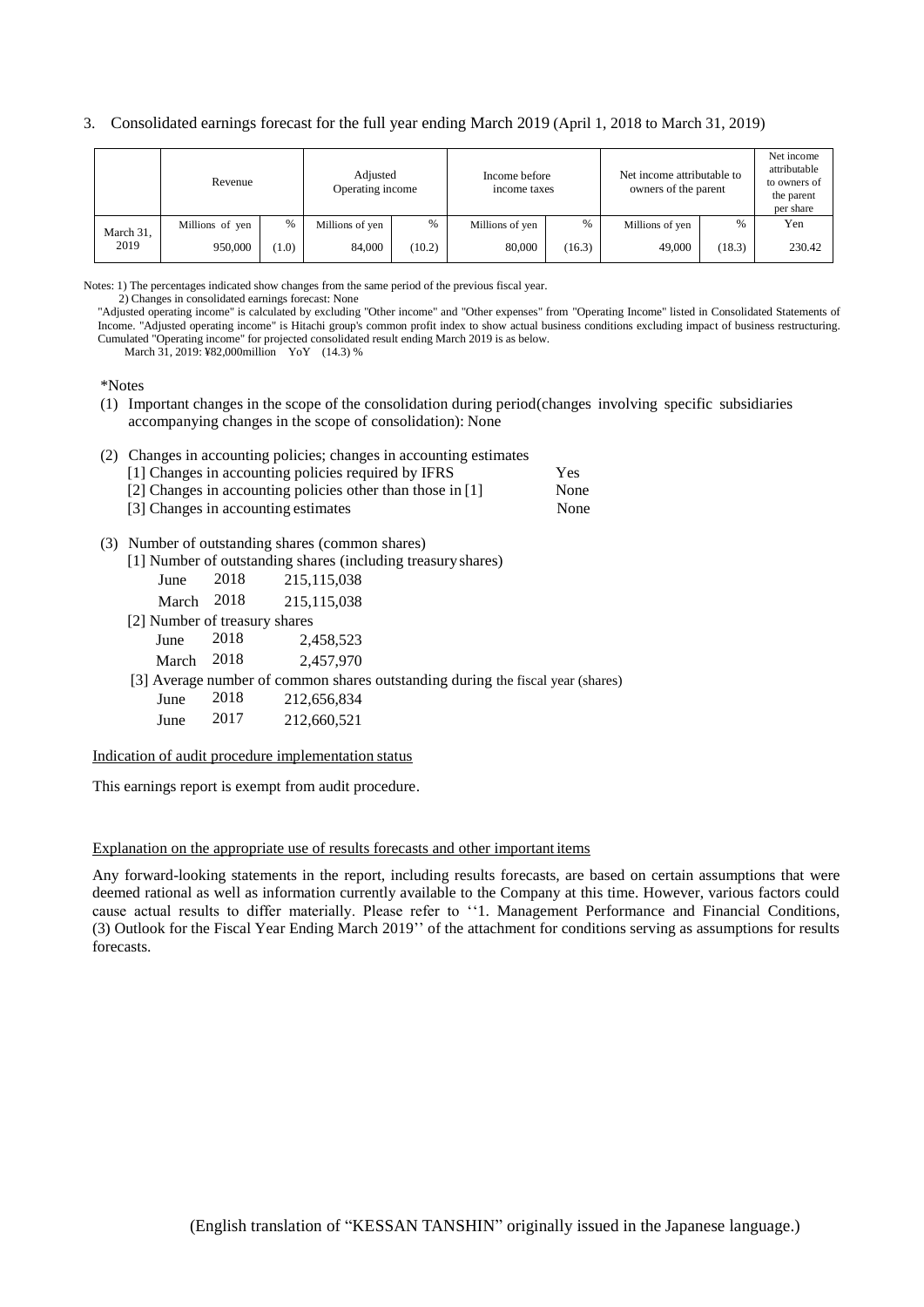# **Index of the Attachment**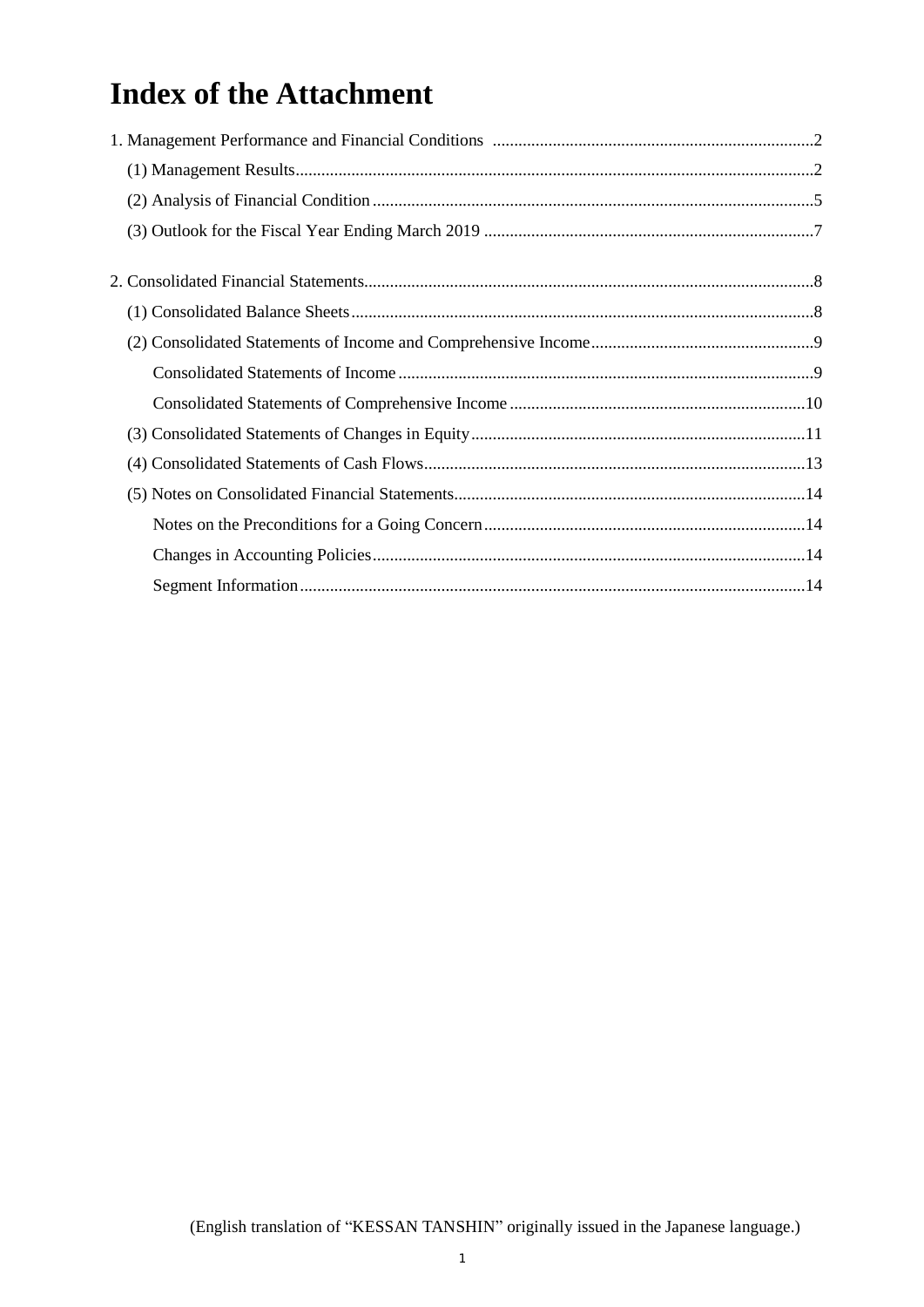# **1. Management Performance and Financial Conditions**

## **(1) Management Results**

The HCM Group launched a new mid-term management plan, "CONNECT TOGETHER 2019," in April 2017. We are promoting the development of "Solution Linkage" utilizing ICT and IoT to offer solutions to customer's challenges on safety, productivity, and life-cycle costs. And, to expand the source of revenue besides new machine sales in addition to the existing parts & service business, we are expanding the value chain (Parts & services, Solution business, Rental etc. other than new machine sales) by enhancing the parts  $\&$  service business for mining machines and facilities provided by H-E Parts and Bradken, HCM's consolidated subsidiary, which we acquired in FY2016. Additionally, we are working to enhance operational efficiency by establishing a management scheme to build customer satisfaction, expand its market share, and reduce cost.

Consolidated revenue for this term (April 1, 2018 to June 30, 2018) increased by 13.6% year on year to ¥240,211 million due to increased sales of new machines mainly in Asia and Oceania, the Americas, China and Europe, as well as increased sales of the value chain business mainly from parts & services.

Adjusted operating income increased by 64.6% year on year to ¥27,586 million, operating income increased by 52.0% to ¥25,717 million, and net income attributable to the owners of the parent increased by 64.4% to ¥15,711million due to a decrease in the cost of sales and SGA, in addition to the contribution of parts & service business and mining business.

Business results by segment are described below.

### 1. Construction machinery business

Demand for hydraulic excavators increased globally year on year except in Japan and the Middle East. We promoted enhancement of the parts  $\&$  service business through a globally launched service called "ConSite," which assists customers in managing their machines comprehensively, as well as expansion of the parts supply network to improve the profit structure. We added the newly launched "ConSite OIL," the first service in the industry to predict problems of engines and hydraulic equipment by remotely inspecting the condition of its oil by oil sensors installed in each machine, as well as "ConSite Shot" which assists sales dealers in issuing inspection reports of machines at work site and in making proposals, to the menus of "ConSite," to contribute to reducing customers' lifecycle costs. In Japan, for i-Construction promoted by the Ministry of Land, Infrastructure, Transport and Tourism, the HCM Group has been working to promote smart construction by providing its workshop to customers at the ICT demonstration sites that we established in Hitachi-Naka City of Ibaraki Prefecture and in Zentsuji City of Kagawa Prefecture, and by offering solutions for an efficient construction process.

As for mining machinery, demand significantly grew year on year by the increased CAPEX of mining companies. We are focusing on expanding sales of the well-accepted AC-3 series rigid dump trucks equipped with an advanced vehicle body stability-assist function, in addition to offering a fleet management system and aggressively developing an autonomous haulage system to optimize the mining operations that we promote jointly with Whitehaven Coal in Australia, by taking advantage of Hitachi Group's strengths. Furthermore, we have been working to establish a highly controlled customer support system for higher customer satisfaction by proposing replacements of main parts in a timely manner to enlarge revenue from parts & services.

Consolidated revenue of the construction machinery business for this term (April 1, 2018 to June 30, 2018) increased by 15.6% year on year to ¥216,458 million, and adjusted operating income increased by 82.5% to ¥26,404 million.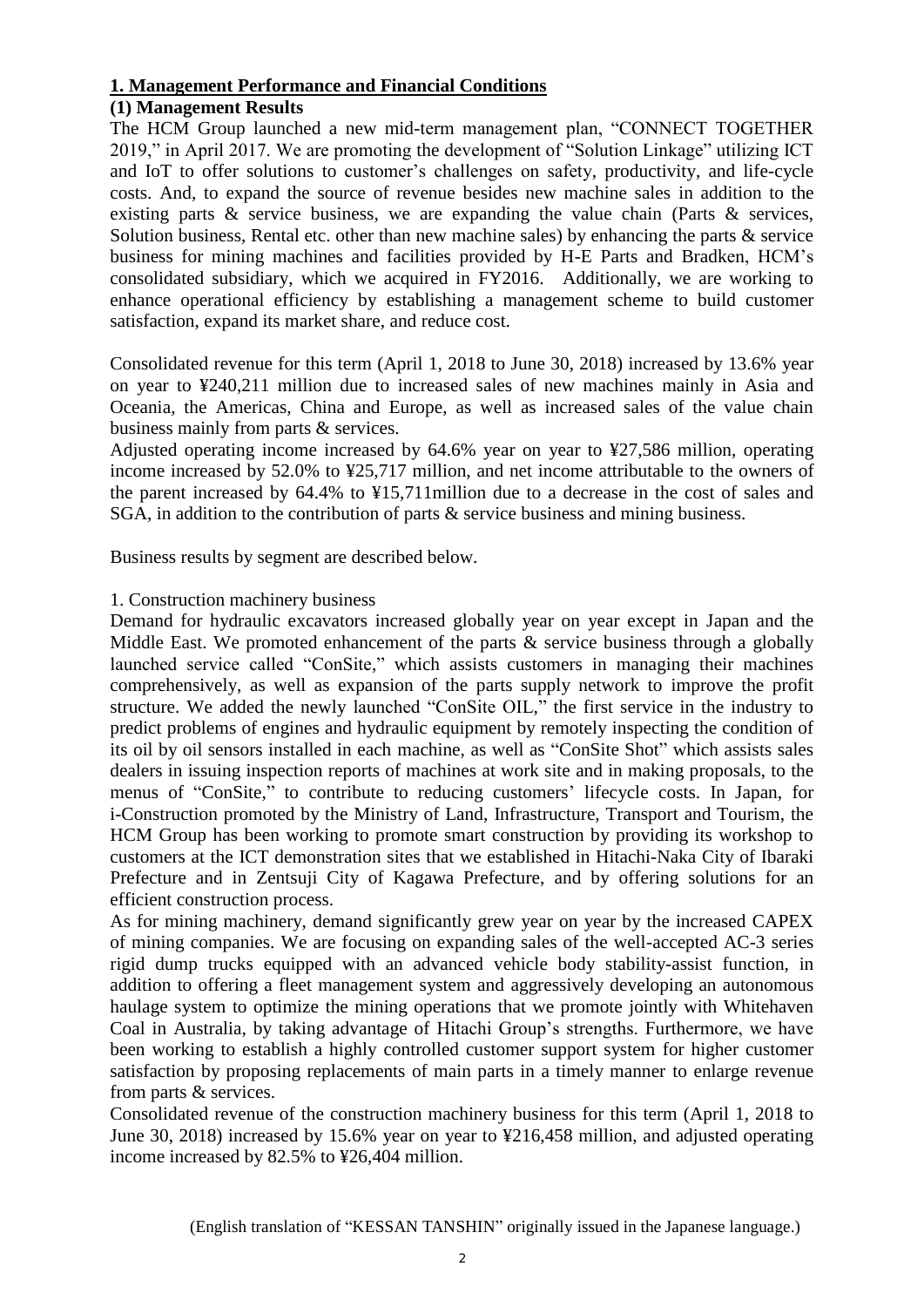2. Solution business

This segment consists of H-E Parts and Bradken, which we acquired in FY2016. H-E Parts mainly provides services and solutions required for machinery and equipment for mining. Bradken supplies wear parts for fixed mining plants and mobile mining equipment, and also provides maintenance and servicing for them.

Consolidated revenue of the solution business for this term (April 1, 2018 to June 30, 2018) decreased by 2.0% year on year to ¥24,103 million because of the steady contribution to its revenue from solutions for mining machines in Latin America, etc., and the impact of forex in American & Australian dollars. Adjusted operating income decreased by 48.4% to ¥1,182 million due to an increase in temporary expenses of amortization for intangible assets, and elimination and consolidation of an acquired subsidiary, etc.

The above revenues of segments 1 and 2 are figures before inter-segment adjustment.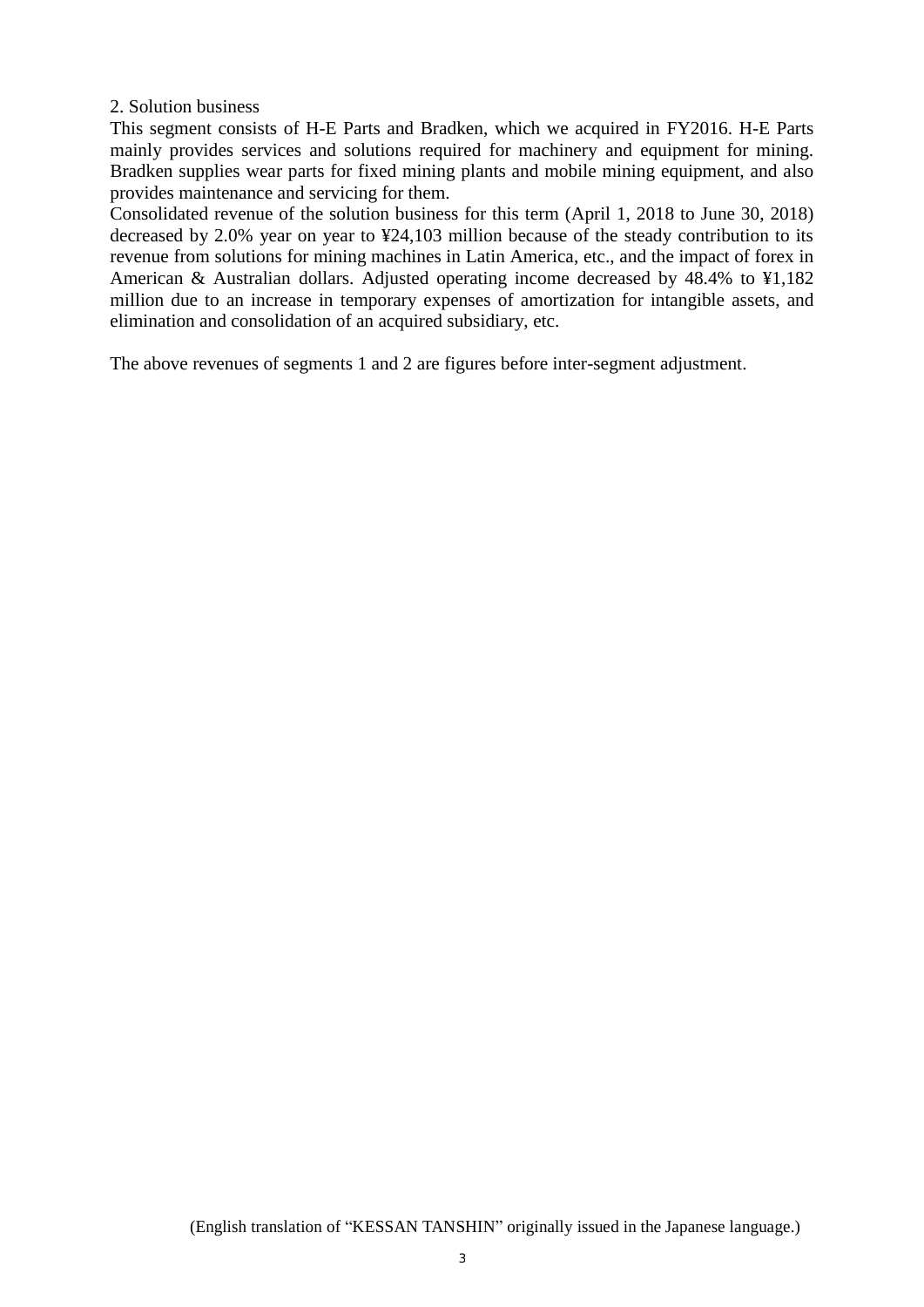The following table summarizes the consolidated results for this term ended June 2018.

|                                                    |                                                        |                                                         |           | (Millions of yen)   |
|----------------------------------------------------|--------------------------------------------------------|---------------------------------------------------------|-----------|---------------------|
|                                                    | Current<br>consolidated<br>cumulative first<br>quarter | Previous<br>consolidated<br>cumulative first<br>quarter |           | Year-on-year change |
|                                                    | (April 1,2018- June 30, 2018)<br>(A)                   | (April 1,2017- June 30, 2017)<br>(B)                    | $(A)-(B)$ | $(A)/(B)-1$<br>(% ) |
| Revenue                                            | 240,211                                                | 211,499                                                 | 28,712    | 13.6                |
| Adjusted<br>operating income*                      | 27,586                                                 | 16,763                                                  | 10,823    | 64.6                |
| Operating income                                   | 25,717                                                 | 16,919                                                  | 8,798     | 52.0                |
| Income before<br>income taxes                      | 25,026                                                 | 17,376                                                  | 7,650     | 44.0                |
| Net income attributable to<br>owners of the parent | 15,711                                                 | 9,554                                                   | 6,157     | 64.4                |

(Rounded off to the nearest million)

\* "Adjusted operating income" is the Hitachi Group's common profit index, calculated by excluding "Other income" and "Other expenses" from "Operating income."

|  |                                            | Current consolidated<br>cumulative first quarter<br>(April 1,2018- June 30, 2018) |            | Previous consolidated<br>cumulative first quarter<br>(April 1,2017- June 30, 2017) |            | Increase (Decrease) |             |
|--|--------------------------------------------|-----------------------------------------------------------------------------------|------------|------------------------------------------------------------------------------------|------------|---------------------|-------------|
|  |                                            | Revenue                                                                           | Proportion | Revenue                                                                            | Proportion | Change              | % Change    |
|  |                                            | (Millions of yen)                                                                 | (% )       | (Millions of yen)                                                                  | $(\% )$    | (Millions of yen)   | (% )        |
|  |                                            | (A)                                                                               |            | (B)                                                                                |            | $(A)-(B)$           | $(A)/(B)-1$ |
|  | North America                              | 38,316                                                                            | 16.0       | 32,339                                                                             | 15.3       | 5,977               | 18.5        |
|  | Central and<br>South America               | 4,769                                                                             | 2.0        | 3,848                                                                              | 1.8        | 921                 | 23.9        |
|  | The Americas                               | 43,085                                                                            | 17.9       | 36,187                                                                             | 17.1       | 6,898               | 19.1        |
|  | Europe                                     | 28,621                                                                            | 11.9       | 25,577                                                                             | 12.1       | 3,044               | 11.9        |
|  | Russia-CIS                                 | 6,196                                                                             | 2.6        | 4,654                                                                              | 2.2        | 1,542               | 33.1        |
|  | Africa                                     | 9,437                                                                             | 3.9        | 9,444                                                                              | 4.5        | (7)                 | (0.1)       |
|  | Middle East                                | 4,443                                                                             | 1.8        | 3,451                                                                              | 1.6        | 992                 | 28.7        |
|  | Russia-CIS, Africa,<br>and the Middle East | 20,076                                                                            | 8.4        | 17,549                                                                             | 8.3        | 2,527               | 14.4        |
|  | Asia                                       | 18,210                                                                            | 7.6        | 14,966                                                                             | 7.1        | 3,244               | 21.7        |
|  | India                                      | 16,593                                                                            | 6.9        | 15,472                                                                             | 7.3        | 1,121               | 7.2         |
|  | Oceania                                    | 41,980                                                                            | 17.5       | 34,835                                                                             | 16.5       | 7,145               | 20.5        |
|  | Asia and Oceania                           | 76,783                                                                            | 32.0       | 65,273                                                                             | 30.9       | 11,510              | 17.6        |
|  | China                                      | 32,194                                                                            | 13.4       | 26,506                                                                             | 12.5       | 5,688               | 21.5        |
|  | Sub-total                                  | 200,759                                                                           | 83.6       | 171,092                                                                            | 80.9       | 29,667              | 17.3        |
|  | Japan                                      | 39,452                                                                            | 16.4       | 40,407                                                                             | 19.1       | (955)               | (2.4)       |
|  | Total                                      | 240,211                                                                           | 100.0      | 211,499                                                                            | 100.0      | 28,712              | 13.6        |

The following table summarizes consolidated net revenue by geographic area:

(Rounded off to the nearest million)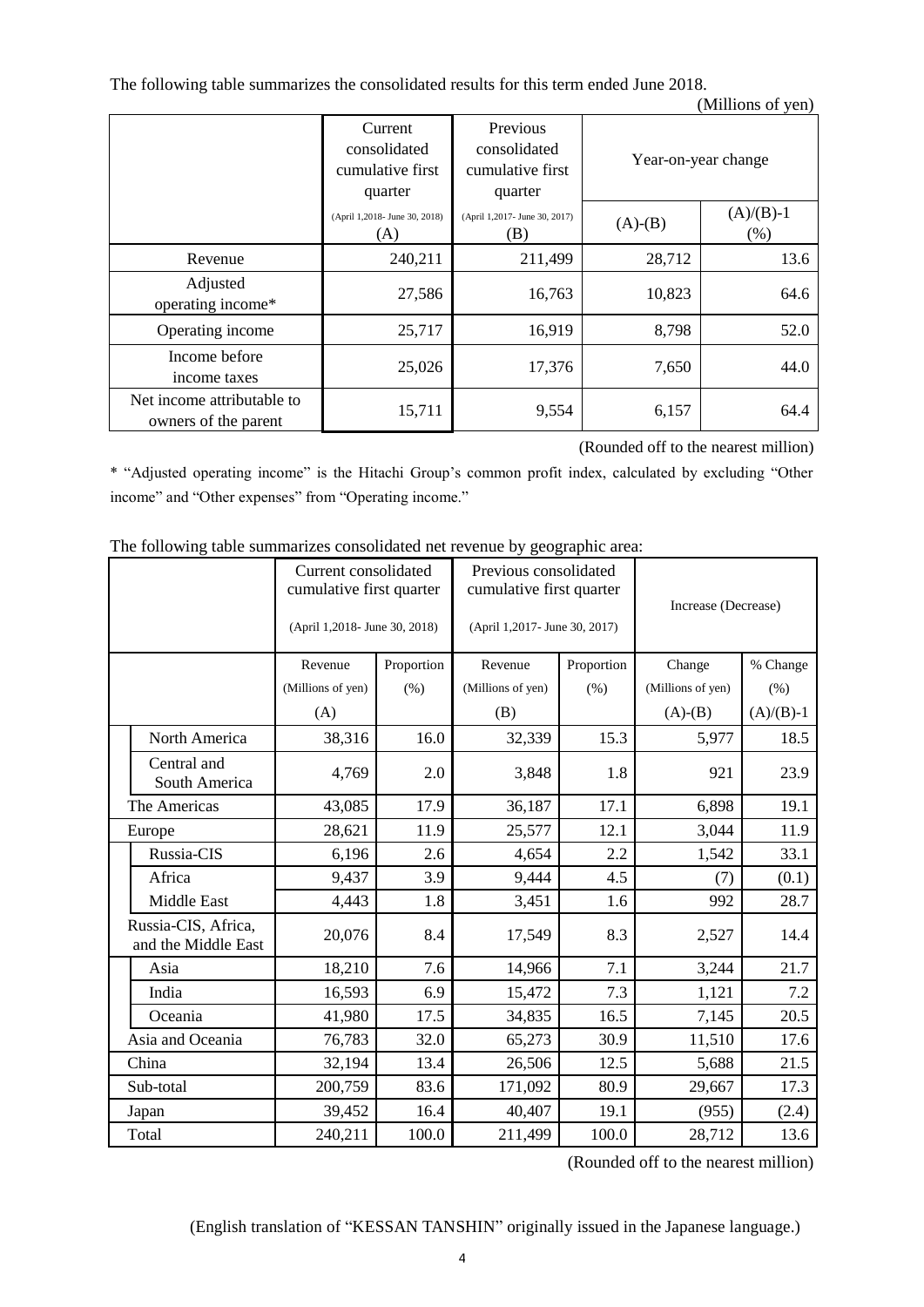## **(2) Analysis of Financial Condition**

### **[1] Status of Assets, Liabilities, and Net Assets**

### **(a) Assets**

Current assets at the end of the first quarter amounted to ¥616,033 million, an increase of 3.0%, or ¥18,204 million, from the previous fiscal year-end. This was due mainly to an increase of ¥26,295 million in inventories. Non-current assets amounted to ¥486,359 million, a decrease of 1.1%, or ¥5,608 million, from the previous fiscal year-end. This was due mainly to a decrease of ¥4,414 million in property, plant and equipment.

As a result, total assets increased 1.2%, or ¥12,596 million, from the previous fiscal year-end to ¥1,102,392 million.

### **(b) Liabilities**

Current liabilities amounted to ¥407,645 million, an increase of 11.3%, or ¥41,223 million, from the previous fiscal year-end. This was primarily due to an increase of ¥72,565 million in bonds and borrowings despite a decrease of ¥22,598 million in trade and other payables.

Non-current liabilities decreased by 14.9%, or ¥32,588 million, from the previous fiscal year-end to ¥185,756 million. This was mainly due to a decrease of ¥28,866 million in bonds and borrowings.

As a result, total liabilities increased by 1.5%, or ¥8,635 million, from the previous fiscal year-end to ¥593,401 million.

### **(c) Equity**

Total equity increased by 0.8%, or ¥3,961 million, from the previous fiscal year-end to ¥508,991million.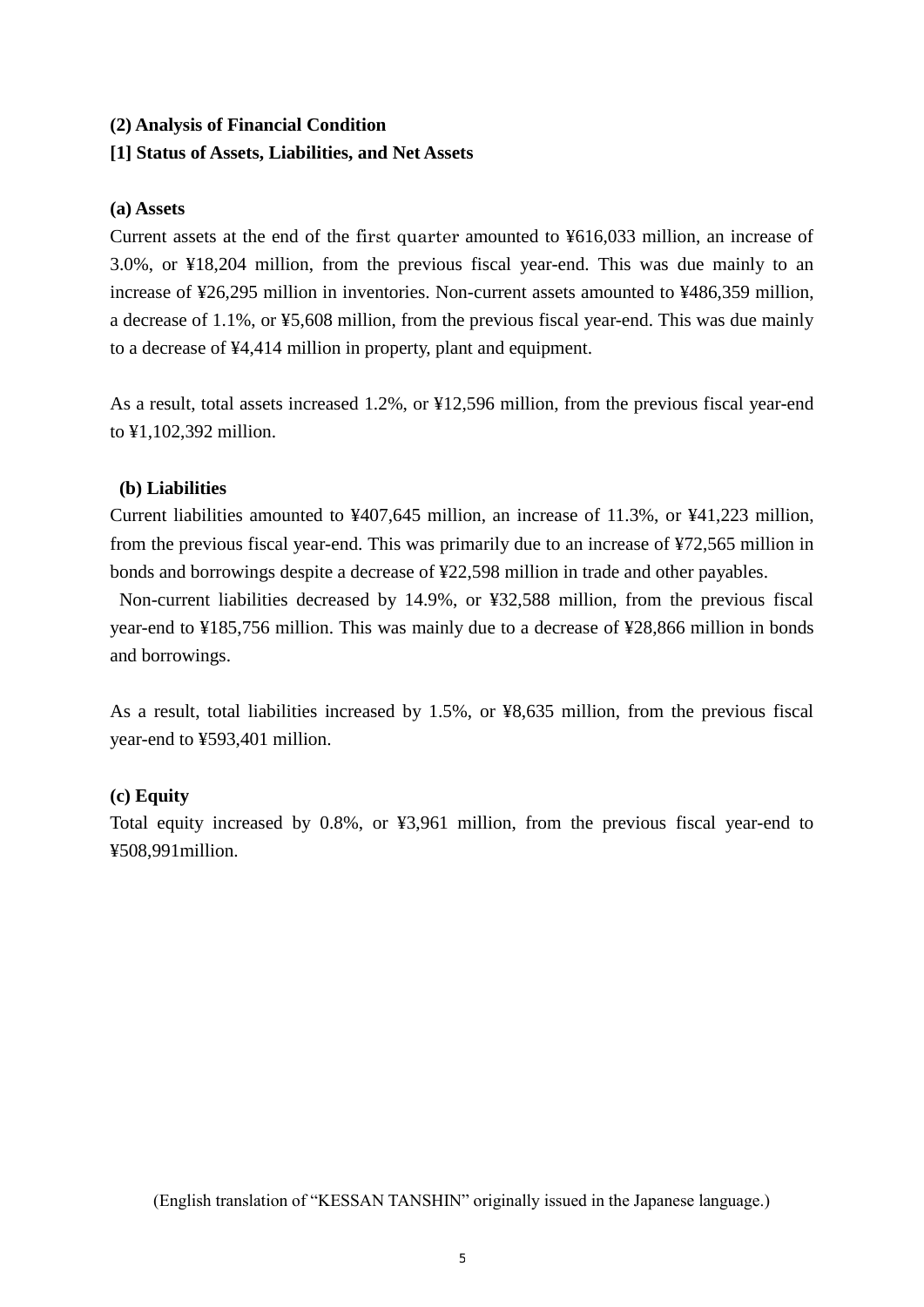### **[2] Analysis of the Status of Consolidated Cash Flows**

Cash and cash equivalents at the end of the first quarter totaled ¥81,090 million, a decrease of ¥839 million from the beginning of the fiscal year. Statement and factors relating to each cash flow category are as follows:

#### **(Net cash provided by (used in) operating activities)**

Net cash provided by (used in) operating activities for the first quarter based on ¥18,295 million in net income, and included ¥7,828 million in depreciation, a ¥13,657 million decrease of trade receivables as cash inflow, a ¥14,955 million decrease in trade payables, a ¥922 million increase in lease receivables, a ¥27,999 million increase in inventories, and a ¥13,753 million income tax paid as cash outflow.

As a result, net cash used in operating activities for the first quarter totaled ¥26,797 million, a decrease of ¥36,183 million of cash inflow year on year.

#### **(Net cash provided by (used in) investing activities)**

Net cash used in investing activities for the first quarter amounted to ¥4,791 million, a decrease of ¥16,933 million year on year. This was mainly due to a ¥2,755 million of proceeds from sale of property despite of ¥4,996 million for capital expenditure.

As a result, free cash flows, the sum of net cash used in operating activities and net cash used in investing activities, amounted to an outflow of ¥31,588 million.

#### **(Net cash provided by (used in) financing activities)**

Net cash provided by financing activities for the first quarter amounted ¥31,697 million, an increase of ¥12,546 million year on year. This was due mainly to an increase of ¥39,715 million in short-term debt and an increasing of ¥3,849 in Proceeds from long-term debt and bond, an outlay of ¥10,421 million in dividends paid (including dividends paid to non-controlling interests).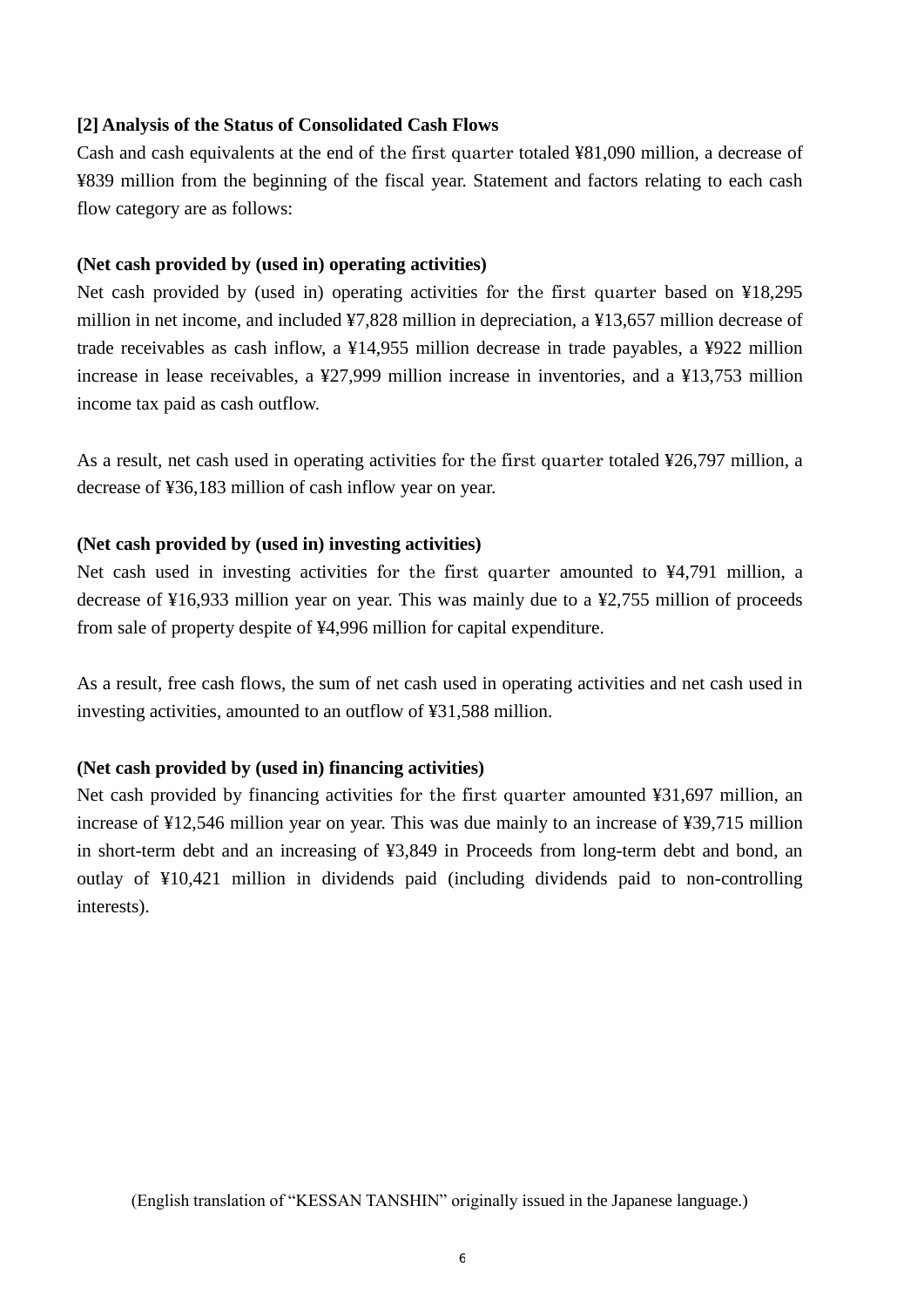### **(3) Outlook for the Fiscal Year Ending March 2019**

Regarding global hydraulic excavator demand in FY2018 (from April 1, 2018 to March 31, 2019), demand for the second quarter onward will be a slight increase as our original forecast while demand for the first quarter was strong. As for mining machinery, continuous increased demand for ultra large dump trucks and excavators is expected as we originally estimate, led by an expected continuing increase in miners' capital spending.

Under the above-mentioned circumstances, we will improve competitiveness by offering solutions to our customers through enhancement of the mining business and value chain centering on parts and service. Additionally, we are continuously reducing the cost of sales and increasing operational efficiency.

Under these circumstances, the previous consolidated earnings forecast for FY2018 for the HCM group (From April 1, 2018 to March 31, 2019) that we announced on April 26, 2018 remains unchanged because of uncertainty in the global economy such as trade conflicts and the depreciation trend of emerging countries' currencies, although market situation was strong in the first quarter.

The assumed foreign exchange rate applied after July onward is also unchanged and is ¥100 for one US dollar, ¥120 for one euro, and ¥15.5 for one Chinese yuan.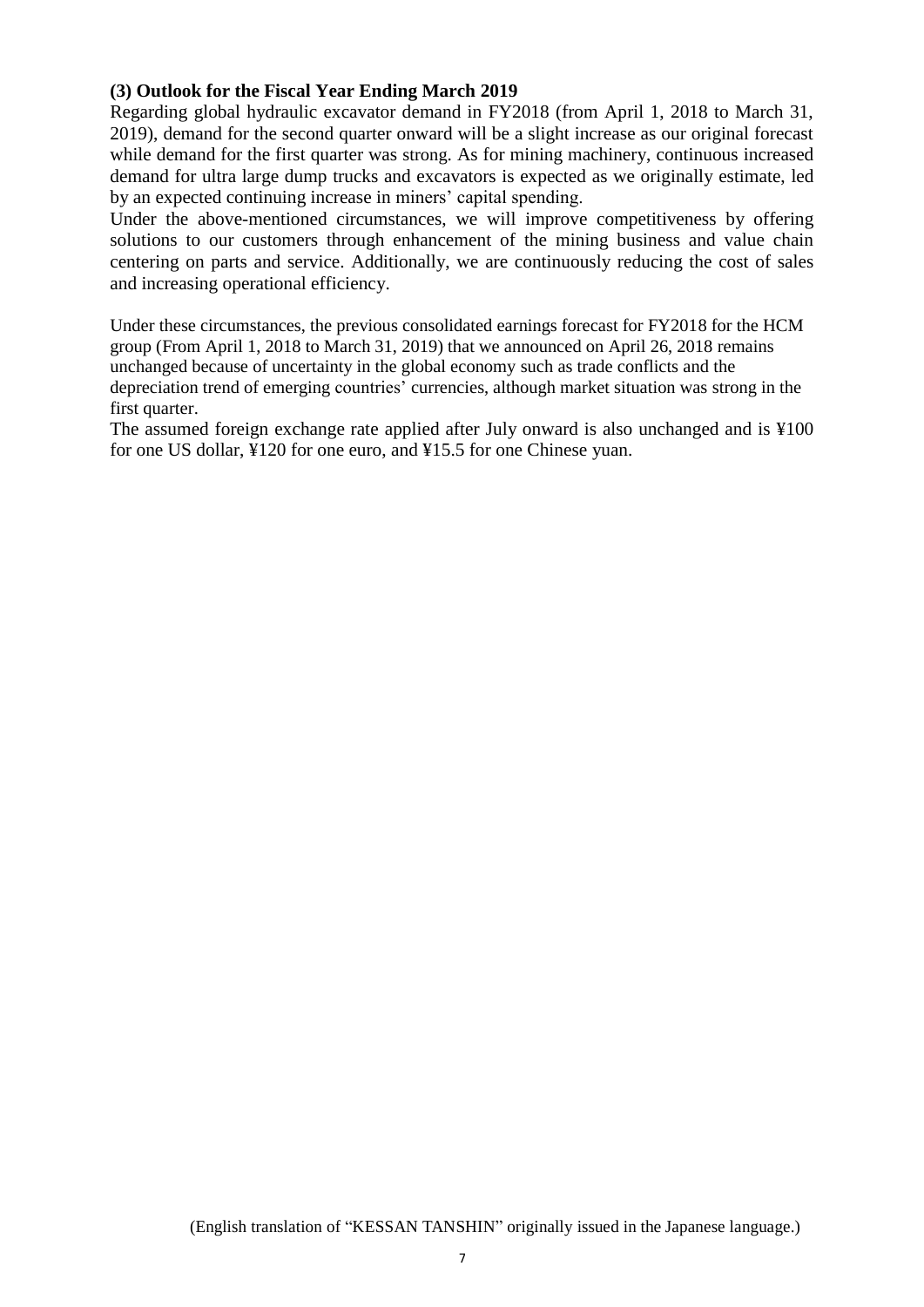# **2. Consolidated Financial Statements**

## **(1) Consolidated Balance Sheets** (Millions of yen)

|                                                   | First quarter     | Previous fiscal year-end |           |
|---------------------------------------------------|-------------------|--------------------------|-----------|
|                                                   | As of             | As of                    | $(A)-(B)$ |
|                                                   | Jun. 30, 2018 (A) | Mar. 31, 2018 (B)        |           |
| Assets                                            |                   |                          |           |
| Current assets                                    |                   |                          |           |
| Cash and cash equivalents                         | 81,090            | 81,929                   | (839)     |
| Trade receivables                                 | 204,787           | 219,599                  | (14, 812) |
| Inventories                                       | 281,918           | 255,623                  | 26,295    |
| Other financial assets                            | 31,444            | 29,923                   | 1,521     |
| Other current assets                              | 13,550            | 10,342                   | 3,208     |
| Subtotal                                          | 612,789           | 597,416                  | 15,373    |
| Assets held for sale                              | 3,244             | 413                      | 2,831     |
| Total current assets                              | 616,033           | 597,829                  | 18,204    |
| Non-current assets                                |                   |                          |           |
| Property, plant and equipment                     | 295,573           | 299,987                  | (4, 414)  |
| Intangible assets                                 | 37,987            | 37,748                   | 239       |
| Goodwill                                          | 35,054            | 35,016                   | 38        |
| Investments accounted for using the equity method | 27,949            | 29,549                   | (1,600)   |
| Trade receivables                                 | 41,210            | 41,392                   | (182)     |
| Deferred tax assets                               | 17,660            | 17,463                   | 197       |
| Other financial assets                            | 20,074            | 20,148                   | (74)      |
| Other non-current assets                          | 10,852            | 10,664                   | 188       |
| Total non-current assets                          | 486,359           | 491,967                  | (5,608)   |
|                                                   | 1,102,392         | 1,089,796                | 12,596    |
| Total assets<br>Liabilities                       |                   |                          |           |
|                                                   |                   |                          |           |
| <b>Current liabilities</b>                        |                   |                          |           |
| Trade and other payables                          | 245,632           | 268,230                  | (22, 598) |
| Bonds and borrowings                              | 142,457           | 69,892                   | 72,565    |
| Income taxes payable                              | 4,688             | 11,000                   | (6,312)   |
| Other financial liabilities                       | 11,463            | 11,584                   | (121)     |
| Other current liabilities                         | 3,405             | 5,716                    | (2,311)   |
| Total current liabilities                         | 407,645           | 366,422                  | 41,223    |
| Non-current liabilities                           |                   |                          |           |
| Trade and other payables                          | 17,496            | 18,839                   | (1, 343)  |
| Bonds and borrowings                              | 131,907           | 160,773                  | (28, 866) |
| Retirement and severance benefit                  | 17,194            | 17,341                   | (147)     |
| Deferred tax liabilities                          | 10,996            | 11,314                   | (318)     |
| Other financial liabilities                       | 1,409             | 2,354                    | (945)     |
| Other non-current liabilities                     | 6,754             | 7,723                    | (969)     |
| Total non-current liabilities                     | 185,756           | 218,344                  | (32, 588) |
| <b>Total liabilities</b>                          | 593,401           | 584,766                  | 8,635     |
| Equity                                            |                   |                          |           |
| Equity attributable to owners of the parent       |                   |                          |           |
| Common stock                                      | 81,577            | 81,577                   |           |
| Capital surplus                                   | 81,991            | 81,991                   |           |
| Retained earnings                                 | 284,469           | 279,201                  | 5,268     |
| Accumulated other comprehensive income            | 5,424             | 8,802                    | (3,378)   |
| Treasury stock, at cost                           | (3,071)           | (3,069)                  | (2)       |
| Total Equity attribute to owners of the parent    | 450,390           | 448,502                  | 1,888     |
| Non-controlling interests                         | 58,601            | 56,528                   | 2,073     |
| Total equity                                      | 508,991           | 505,030                  | 3,961     |
| Total liabilities and equity                      | 1,102,392         | 1,089,796                | 12,596    |
|                                                   |                   |                          |           |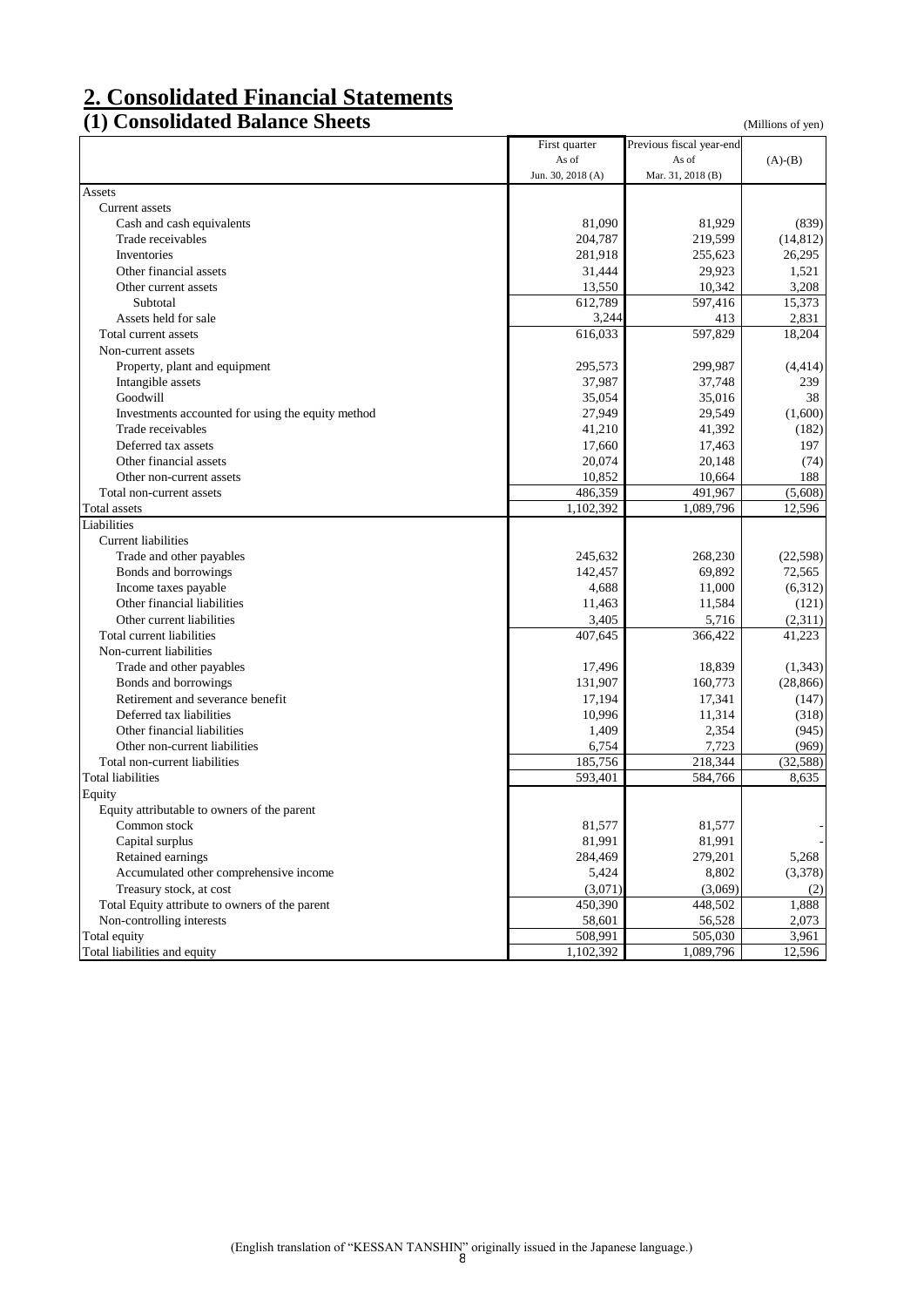# **(2) Consolidated Statements of Income and Comprehensive Income Consolidated cumulative quarter**

# **Consolidated Statements of Income** (Millions of yen)

|                                                                       | First quarter      | First quarter                        |                         |
|-----------------------------------------------------------------------|--------------------|--------------------------------------|-------------------------|
|                                                                       | Three months ended | Three months ended                   | $(A)/(B)\times 100$ (%) |
|                                                                       | Jun. 30, 2018 (A)  | Jun. 30, 2017 (B)                    |                         |
| Revenue                                                               | 240,211            | 211,499                              | 114                     |
| Cost of sales                                                         | (169.996)          | (155, 619)                           | 109                     |
| Gross profit                                                          | 70,215             | 55,880                               | 126                     |
| Selling, general and administrative expenses                          | (42, 629)          | (39,117)                             | 109                     |
| Adjusted operating income                                             | 27,586             | 16,763                               | 165                     |
| Other income                                                          | 1,663              | 1,865                                | 89                      |
| Other expenses                                                        | (3,532)            | (1,709)                              | 207                     |
| Operating income                                                      | 25,717             | 16,919                               | 152                     |
| Financial income                                                      | 1,688              | 857                                  | 197                     |
| Financial expenses                                                    | (2,729)            | (1,315)                              | 208                     |
| Share of profits of investments accounted for using the equity method | 350                | 915                                  | 38                      |
| Income before income taxes                                            | 25,026             | 17,376                               | 144                     |
| Income taxes                                                          | (6,731)            | (5,980)                              | 113                     |
| Net income                                                            | 18,295             | 11,396                               | 161                     |
|                                                                       |                    |                                      |                         |
| Net income attributable to                                            |                    |                                      |                         |
| Owners of the parent                                                  | 15,711             | 9,554                                | 164                     |
| Non-controlling interests                                             | 2,584              | 1,842                                | 140                     |
| Total net income                                                      | 18,295             | 11,396                               | 161                     |
|                                                                       |                    |                                      |                         |
| EPS attributable to owners of the parent                              |                    |                                      |                         |
| Net income per share (Basic) (yen)                                    | 73.88              | 44.93                                | 164                     |
| Net income per share (Diluted) (yen)                                  | 73.88              | 44.93                                | 164                     |
|                                                                       |                    | (Rounded off to the negrest million) |                         |

(Rounded off to the nearest mi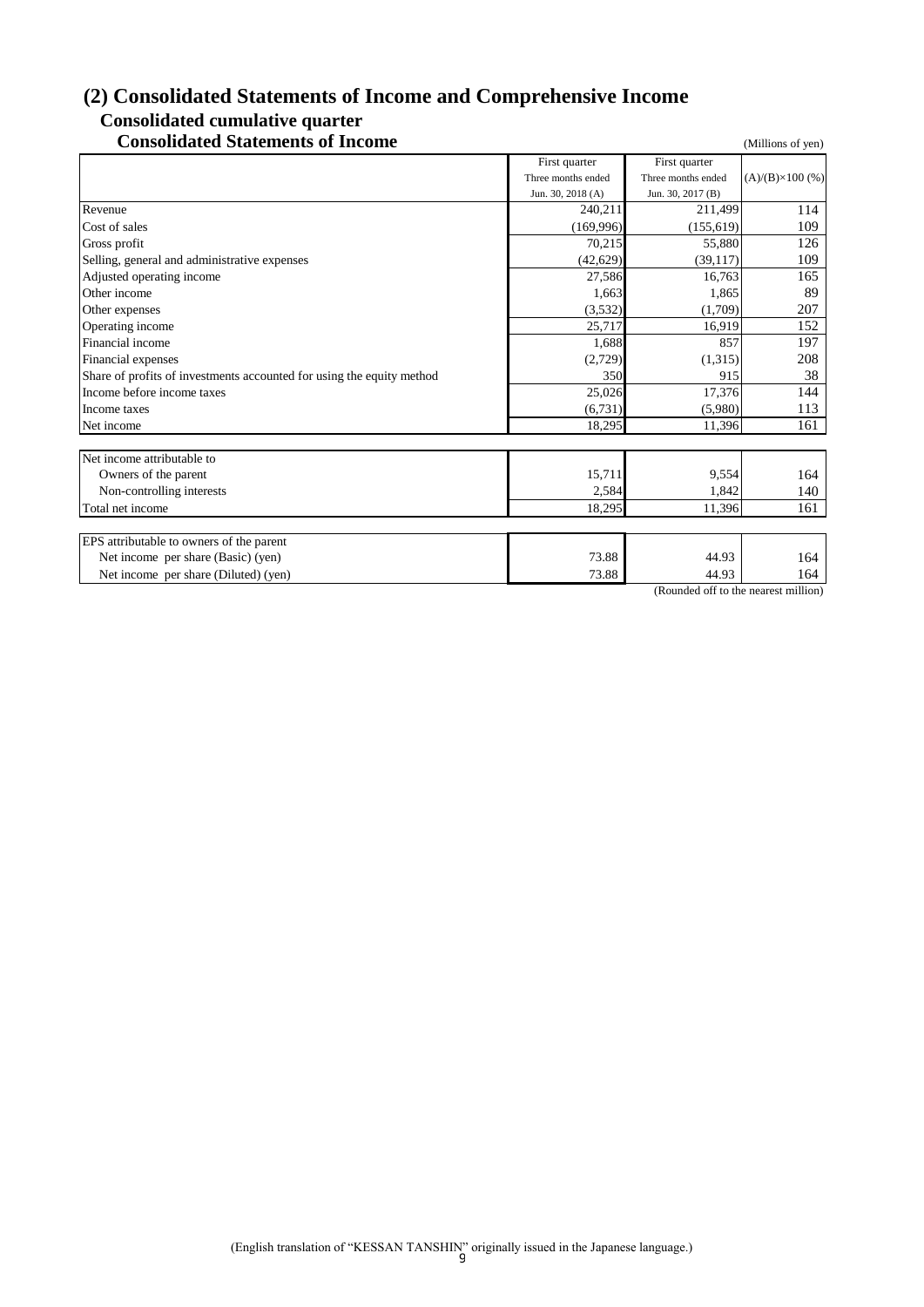| <b>Consolidated Statements of Comprehensive Income</b> |                    |                    |                         |  |  |
|--------------------------------------------------------|--------------------|--------------------|-------------------------|--|--|
|                                                        | First quarter      | First quarter      |                         |  |  |
|                                                        | Three months ended | Three months ended | $(A)/(B)\times 100$ (%) |  |  |
|                                                        | Jun. 30, 2018 (A)  | Jun. 30, 2017 (B)  |                         |  |  |
| Net income                                             | 18,295             | 11,396             | 161                     |  |  |
| Other comprehensive income                             |                    |                    |                         |  |  |
| Items that cannot be reclassified into net income      |                    |                    |                         |  |  |
| Net gains and losses from financial assets             |                    |                    |                         |  |  |
| measured at fair value through OCI                     | (90)               | 468                |                         |  |  |
| Remeasurements of defined benefit obligations          | (46)               | (59)               | 78                      |  |  |
| Other comprehensive income of equity method associates |                    |                    |                         |  |  |
| Items that can be reclassified into net income         |                    |                    |                         |  |  |
| Foreign currency translation adjustments               | (2,884)            | 3,985              |                         |  |  |
| Cash flow hedges                                       | 32                 | (614)              |                         |  |  |
| Other comprehensive income of equity method associates | (869)              | (452)              | 192                     |  |  |
| Other comprehensive income, net of taxes               | (3,857)            | 3,328              |                         |  |  |
| Comprehensive income                                   | 14,438             | 14,724             | 98                      |  |  |
| Comprehensive income attributable to                   |                    |                    |                         |  |  |
| Owners of the parent                                   | 12,278             | 12,447             | 99                      |  |  |
| Non-controlling interests                              | 2,160              | 2,277              | 95                      |  |  |

(Rounded off to the nearest million)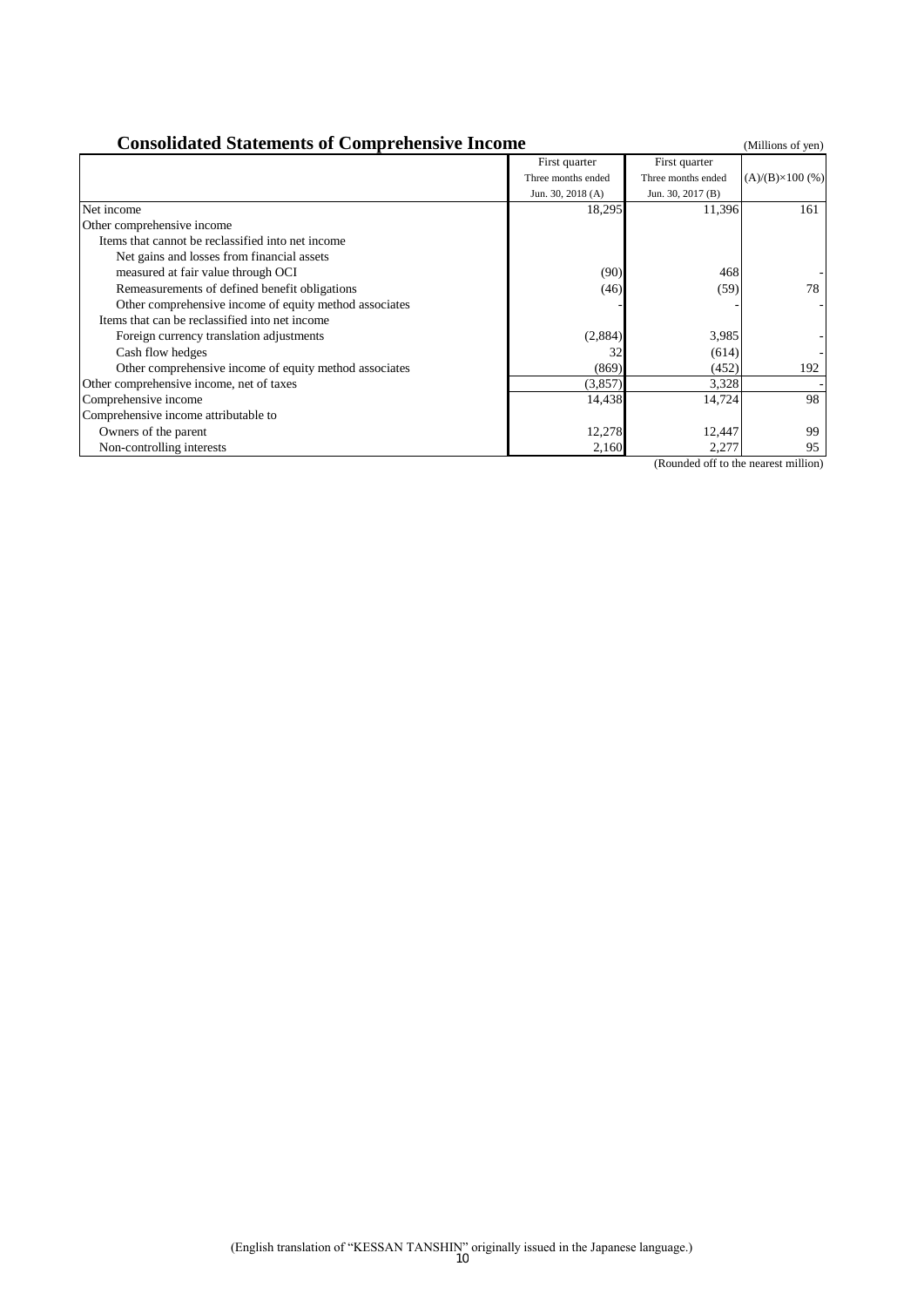#### **(3) Consolidated Statements of Changes in Equity Consolidated cumulative quarter First quarter three months ended Jun. 30, 2018** (Millions of yen) (Millions of yen)

|                                          | Equity attributable to owners of the parent       |                 |           |                                      |                  |                  |  |
|------------------------------------------|---------------------------------------------------|-----------------|-----------|--------------------------------------|------------------|------------------|--|
|                                          |                                                   |                 |           | Accumulated                          |                  |                  |  |
|                                          |                                                   |                 |           | other comprehensive income           |                  |                  |  |
|                                          |                                                   |                 |           |                                      | Net gains and    |                  |  |
|                                          |                                                   |                 |           | Remeasurements                       | losses from      |                  |  |
|                                          | Common stock                                      |                 |           |                                      | financial assets |                  |  |
|                                          |                                                   | Capital surplus |           | Retained earnings of defined benefit | measured at fair | Cash flow hedges |  |
|                                          |                                                   |                 |           | obligations                          | value through    |                  |  |
|                                          |                                                   |                 |           |                                      | <b>OCI</b>       |                  |  |
| Balance at beginning of period           | 81,577                                            | 81,991          | 279,201   | (1,232)                              | 8,992            | 149              |  |
|                                          | Cummulative impact of change in accounting policy |                 | 32        |                                      |                  |                  |  |
| Balance at beginning of period reflected |                                                   |                 |           |                                      |                  |                  |  |
| change in accounting policy              | 81,577                                            | 81,991          | 279,233   | (1,232)                              | 8,992            | 149              |  |
| Net income                               |                                                   |                 | 15,711    |                                      |                  |                  |  |
| Other comprehensive income               |                                                   |                 |           | (28)                                 | (90)             | 32               |  |
| Comprehensive income                     |                                                   |                 | 15,711    | (28)                                 | (90)             | 32               |  |
| Acquisition of treasury stock            |                                                   |                 |           |                                      |                  |                  |  |
| Sale of treasury stock                   |                                                   |                 |           |                                      |                  |                  |  |
| Dividends to stockholders of the Company |                                                   |                 | (10, 420) |                                      |                  |                  |  |
| Transfer to retained earnings            |                                                   |                 | (55)      |                                      | 55               |                  |  |
| Expiration of subscription rights        |                                                   |                 |           |                                      |                  |                  |  |
| Transaction with owners                  |                                                   |                 | (10, 475) |                                      | 55               |                  |  |
| Balance at end of period                 | 81,577                                            | 81,991          | 284,469   | (1,260)                              | 8,957            | 181              |  |

|                                                   |                                 |                                             |         |           |                 | (Millions of yen) |
|---------------------------------------------------|---------------------------------|---------------------------------------------|---------|-----------|-----------------|-------------------|
|                                                   |                                 | Equity attributable to owners of the parent |         |           |                 |                   |
|                                                   |                                 | Accumulated other comprehensive             |         |           |                 |                   |
|                                                   | income                          |                                             |         |           | Non-controlling |                   |
|                                                   | Foreign currency<br>translation | Treasury stock, at<br>cost                  |         | Total     | interests       | Total equity      |
|                                                   | adjustments                     | Total                                       |         |           |                 |                   |
| Balance at beginning of period                    | 893                             | 8,802                                       | (3,069) | 448,502   | 56,528          | 505,030           |
| Cummulative impact of change in accounting policy |                                 |                                             |         | 32        |                 | 32                |
| Balance at beginning of period reflected          |                                 |                                             |         |           |                 |                   |
| change in accounting policy                       | 893                             | 8,802                                       | (3,069) | 448,534   | 56,528          | 505,062           |
| Net income                                        |                                 |                                             |         | 15,711    | 2,584           | 18,295            |
| Other comprehensive income                        | (3,347)                         | (3, 433)                                    |         | (3, 433)  | (424)           | (3,857)           |
| Comprehensive income                              | (3,347)                         | (3, 433)                                    |         | 12,278    | 2,160           | 14,438            |
| Acquisition of treasury stock                     |                                 |                                             | (2)     | (2)       |                 | (2)               |
| Sale of treasury stock                            |                                 |                                             |         |           |                 |                   |
| Dividends to stockholders of the Company          |                                 |                                             |         | (10, 420) | (87)            | (10,507)          |
| Transfer to retained earnings                     |                                 | 55                                          |         |           |                 |                   |
| Expiration of subscription rights                 |                                 |                                             |         |           |                 |                   |
| Transaction with owners                           |                                 | 55                                          | (2)     | (10, 422) | (87)            | (10, 509)         |
| Balance at end of period                          | (2, 454)                        | 5,424                                       | (3,071) | 450,390   | 58,601          | 508,991           |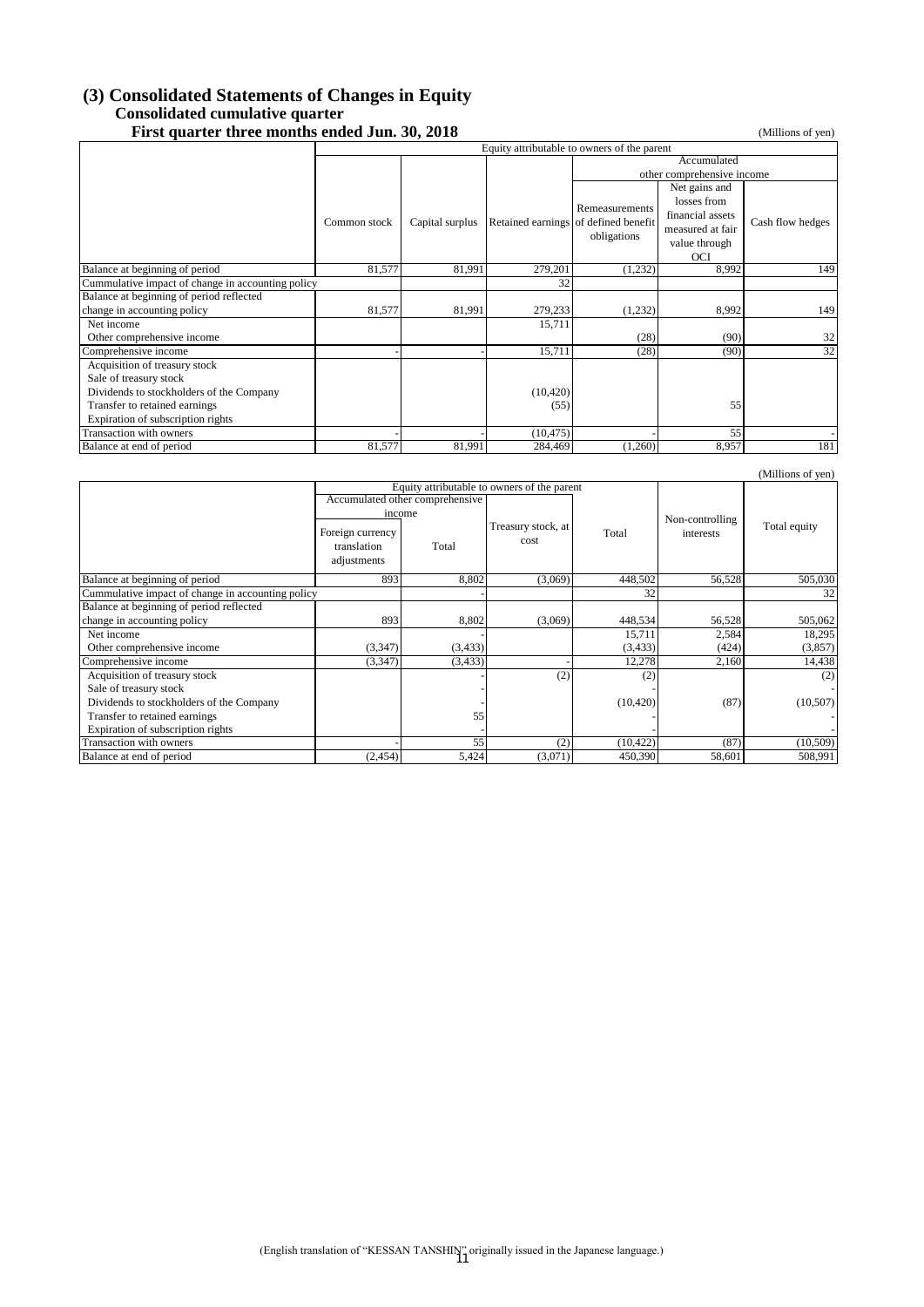#### **Consolidated cumulative quarter First quarter three months ended Jun. 30, 2017** (Millions of yen)

|                                          | Equity attributable to owners of the parent |                 |         |                                                                       |                  |                  |  |
|------------------------------------------|---------------------------------------------|-----------------|---------|-----------------------------------------------------------------------|------------------|------------------|--|
|                                          |                                             |                 |         | Accumulated                                                           |                  |                  |  |
|                                          |                                             |                 |         | other comprehensive income                                            |                  |                  |  |
|                                          |                                             |                 |         |                                                                       | Net gains and    |                  |  |
|                                          |                                             |                 |         | Remeasurements<br>Retained earnings of defined benefit<br>obligations | losses from      |                  |  |
|                                          | Common stock                                |                 |         |                                                                       | financial assets |                  |  |
|                                          |                                             | Capital surplus |         |                                                                       | measured at fair | Cash flow hedges |  |
|                                          |                                             |                 |         |                                                                       | value through    |                  |  |
|                                          |                                             |                 |         |                                                                       | OCI              |                  |  |
| Balance at beginning of period           | 81,577                                      | 82,553          | 228,026 | (949)                                                                 | 7,571            | (14)             |  |
| Net income                               |                                             |                 | 9,554   |                                                                       |                  |                  |  |
| Other comprehensive income               |                                             |                 |         | (37)                                                                  | 468              | (614)            |  |
| Comprehensive income                     |                                             |                 | 9,554   | (37)                                                                  | 468              | (614)            |  |
| Acquisition of treasury stock            |                                             |                 |         |                                                                       |                  |                  |  |
| Sale of treasury stock                   |                                             |                 |         |                                                                       |                  |                  |  |
| Dividends to stockholders of the Company |                                             |                 | (1,701) |                                                                       |                  |                  |  |
| Transfer to retained earnings            |                                             |                 |         |                                                                       |                  |                  |  |
| Expiration of subscription rights        |                                             | (498)           | 498     |                                                                       |                  |                  |  |
| Transaction with owners                  |                                             | (498)           | (1,203) |                                                                       |                  |                  |  |
| Balance at end of period                 | 81,577                                      | 82,055          | 236,377 | (986)                                                                 | 8,039            | (628)            |  |

|                                                                                                                | income<br>Foreign currency<br>translation<br>adjustments | Accumulated other comprehensive<br>Total | Equity attributable to owners of the parent<br>Treasury stock, at<br>cost | Total   | Non-controlling<br>interests | Total equity |
|----------------------------------------------------------------------------------------------------------------|----------------------------------------------------------|------------------------------------------|---------------------------------------------------------------------------|---------|------------------------------|--------------|
| Balance at beginning of period                                                                                 | 3,910                                                    | 10,518                                   | (3,055)                                                                   | 399,619 | 50,811                       | 450,430      |
| Net income                                                                                                     |                                                          |                                          |                                                                           | 9,554   | 1,842                        | 11,396       |
| Other comprehensive income                                                                                     | 3,076                                                    | 2,893                                    |                                                                           | 2,893   | 435                          | 3,328        |
| Comprehensive income                                                                                           | 3,076                                                    | 2,893                                    |                                                                           | 12,447  | 2,277                        | 14,724       |
| Acquisition of treasury stock<br>Sale of treasury stock                                                        |                                                          |                                          | (3)                                                                       | (3)     |                              | (3)          |
| Dividends to stockholders of the Company<br>Transfer to retained earnings<br>Expiration of subscription rights |                                                          |                                          |                                                                           | (1,701) |                              | (1,701)      |
| Transaction with owners                                                                                        |                                                          |                                          | (3)                                                                       | (1,704) |                              | (1,704)      |
| Balance at end of period                                                                                       | 6,986                                                    | 13,411                                   | (3,058)                                                                   | 410,362 | 53,088                       | 463,450      |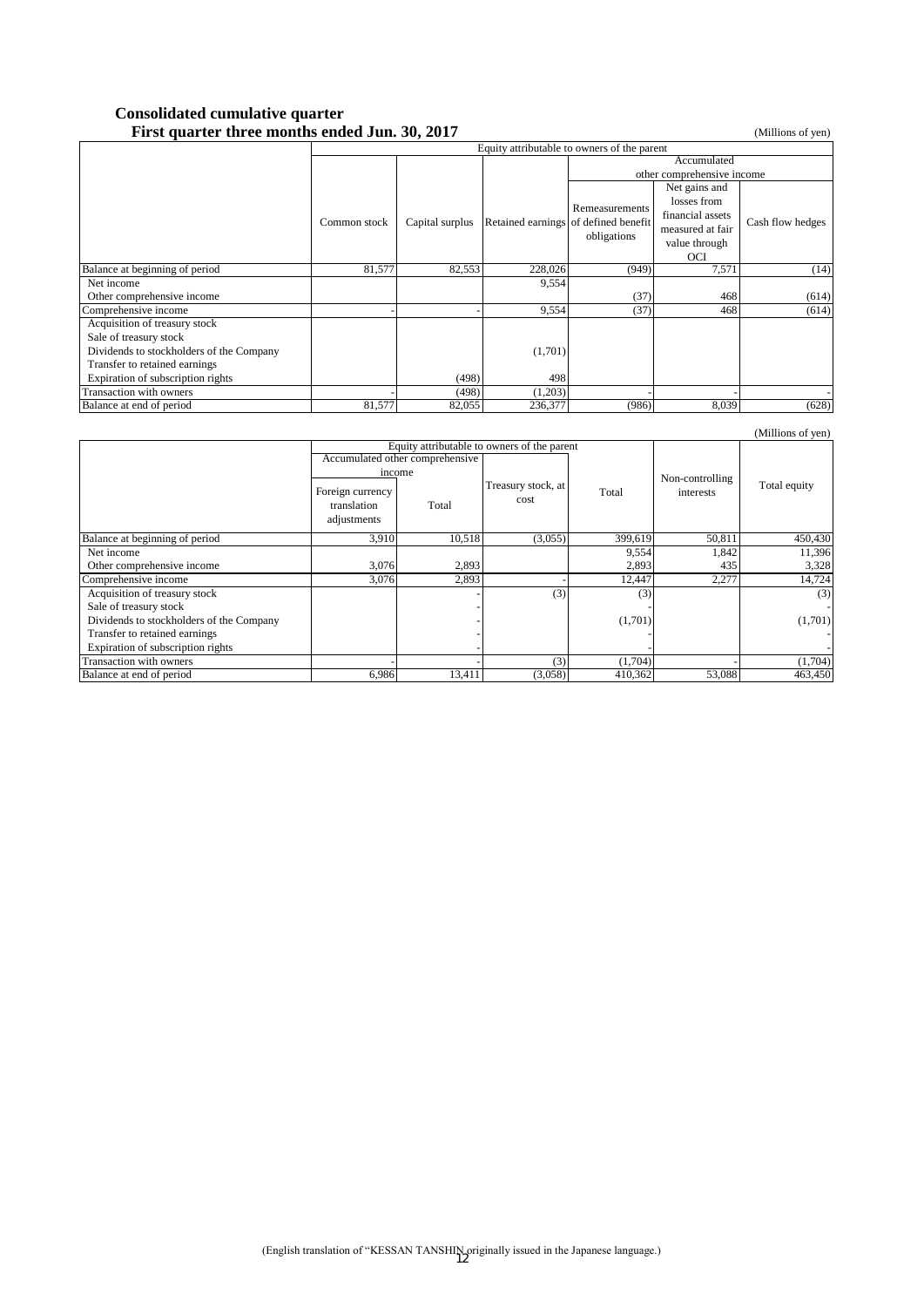# **(4) Consolidated Statements of Cash Flows Consolidated cumulative quarter**

|                                                                     |                    | (Millions of yen)  |
|---------------------------------------------------------------------|--------------------|--------------------|
|                                                                     | First quarter      | First quarter      |
|                                                                     | Three months ended | Three months ended |
|                                                                     | Jun. 30, 2018      | Jun. 30, 2017      |
| Net income                                                          | 18,295             | 11,396             |
| Depreciation                                                        | 7,828              | 7,832              |
| Amortization of intangible asset                                    | 1,101              | 831                |
| Impairment losses                                                   | 1,224              | 236                |
| Income tax expense                                                  | 6,731              | 5,980              |
| Equity in net earnings of associates                                | (350)              | (915)              |
| (Gain) loss on sales of property, plant and equipment               | (155)              | (56)               |
| Financial income                                                    | (1,688)            | (857)              |
| Financial expense                                                   | 2.729              | 1,315              |
| (Increase) decrease in trade receivables                            | 13,657             | 10,861             |
| (Increase) decrease in lease receivables                            | (922)              | (2,947)            |
| (Increase) decrease in inventories                                  | (27,999)           | (14,989)           |
| Increase (decrease) in trade payables                               | (14, 955)          | 10,315             |
| Increase (decrease) in retirement and severance benefit             | (235)              | (235)              |
| Other                                                               | (18, 493)          | (13,627)           |
| Subtotal                                                            | (13, 232)          | 15,140             |
| Interest received                                                   | 629                | 666                |
| Dividends received                                                  | 750                | 773                |
| Interest paid                                                       | (1, 191)           | (1,569)            |
| Income tax paid                                                     | (13, 753)          | (5,624)            |
| Net cash provided by (used in) operating activities                 | (26,797)           | 9,386              |
| Capital expenditures                                                | (4,996)            | (2,966)            |
| Proceeds from sale of property, plant and equipment                 | 2,755              | 676                |
| Acquisition of intangible assets                                    | (1, 349)           | (697)              |
| Acquisition of investments in securities and other financial assets |                    |                    |
| (including investments in associates)                               |                    | (17,625)           |
| (Increase) decrease in short-term loan receivables, net             | (1,199)            | (1,103)            |
| Collection of long-term loan receivables                            |                    | 6                  |
| Other                                                               | (5)                | (15)               |
| Net cash provided by (used in) investing activities                 | (4,791)            | (21, 724)          |
| Increase (decrease) in short-term debt, net                         | 39,715             | 13,807             |
| Proceeds from long-term debt and bond                               | 5,244              | 17,945             |
| Payments on long-term debt                                          | (1, 395)           | (9,760)            |
| Payments on lease payables                                          | (1,444)            | (1,129)            |
| Dividends paid to owners of the parent                              | (10, 421)          | (1,701)            |
| Dividends paid to non-controlling interests                         |                    | (8)                |
| Other                                                               | (2)                | (3)                |
| Net cash provided by (used in) financing activities                 | 31,697             | 19.151             |
| Effect of exchange rate changes on cash and cash equivalents        | (948)              | 576                |
| Net increase (decrease) in cash and cash equivalents                | (839)              | 7,389              |
| Cash and cash equivalents at beginning of period                    | 81,929             | 65,455             |
| Cash and cash equivalents at end of period                          | 81,090             | 72,844             |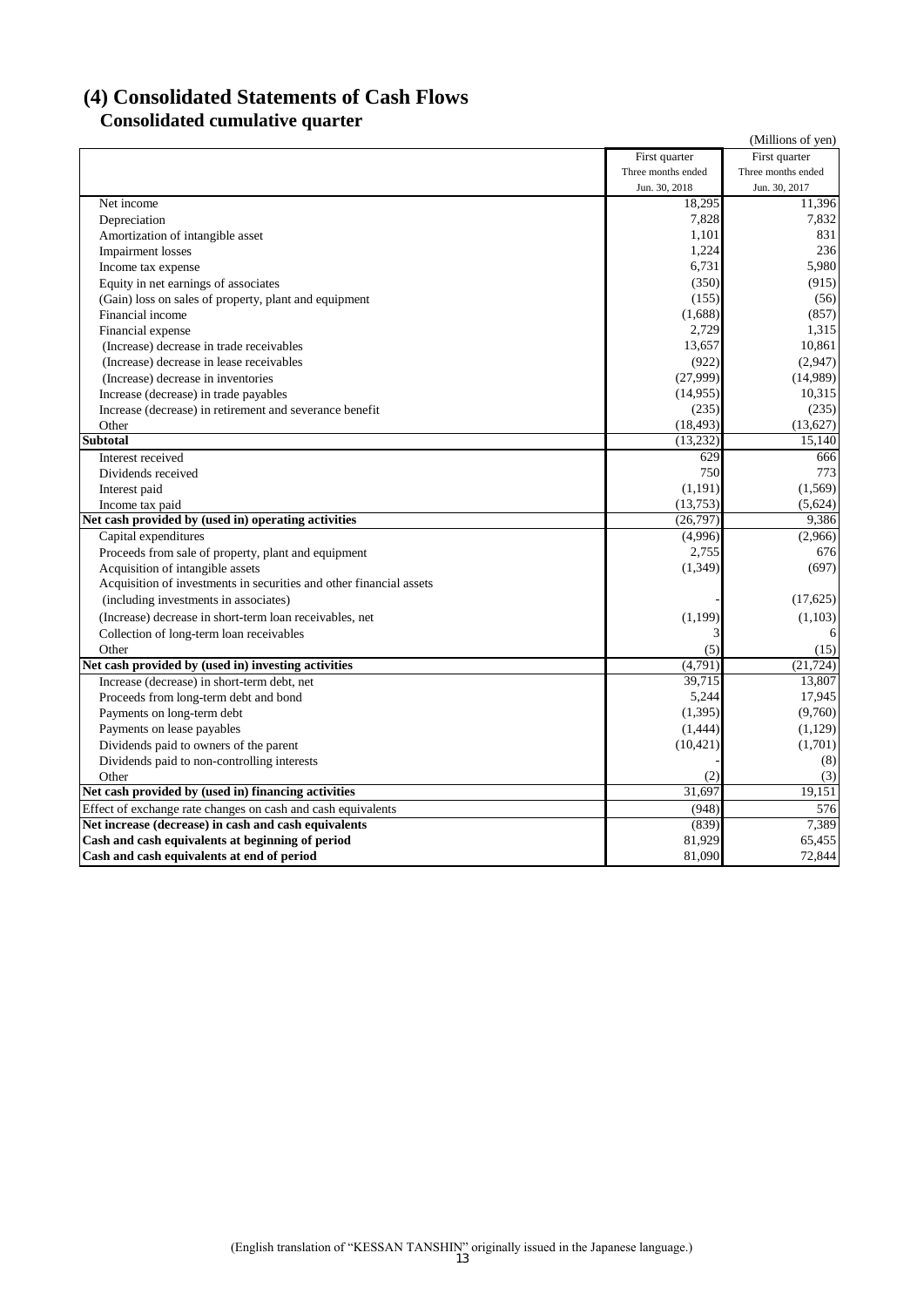#### **(5)Notes on Consolidated Financial Statements**

(Notes on the Preconditions for a Going Concern) There are no relevant items.

(Changes in Accounting Policies)

Beginning from the fiscal year 2018, the Group has adopted IFRS 9 "Financial instruments" (Amended in July 2014) though the Group adopted IFRS 9 "Financial instruments" (issued in November 2009, amended in October 2010) in the previous fiscal year. When applying IFRS 9, the group applied retrospectively as a transition measure and recognized the cumulative effect of initially applying this standard as an adjustment to the opening balance of retained earnings of this fiscal year. The effect of the application of this standard on the Group's opening balance of retained earnings, and interim consolidated financial statements is immaterial.

 Beginning from the fiscal year 2018, the group has adopted IFRS 15 "Revenues from contracts with customers". When applying IFRS 15, the group applied retrospectively as a transition measure and recognized the cumulative effect of initially applying this standard as an adjustment to the opening balance of retained earnings of this fiscal year. The effect of the application of this standard on the Group's opening balance of retained earnings, and interim consolidated financial statements is immaterial.

(Segment Information)

#### **1. Reportable segment information**

#### 1) Overview of business segments

The operating segments of the Group are the components for which separate financial information is available and that are evaluated regularly by the chief operating decision maker in deciding how to allocate resources and in assessing performance. The reportable segments are determined based on the operating segment.

Taking into consideration the nature of products and services as well as categories, types of customers, and economic characteristics in a comprehensive manner, the company determines to classify two reportable segments as follows: The Construction Machinery Business Segment primarily intends to provide customers with a series of total life cycle solutions related to construction machinery such as the manufacture and sale of hydraulic excavators, ultra-large hydraulic excavators, and wheeled loaders, as well as the sale of parts related to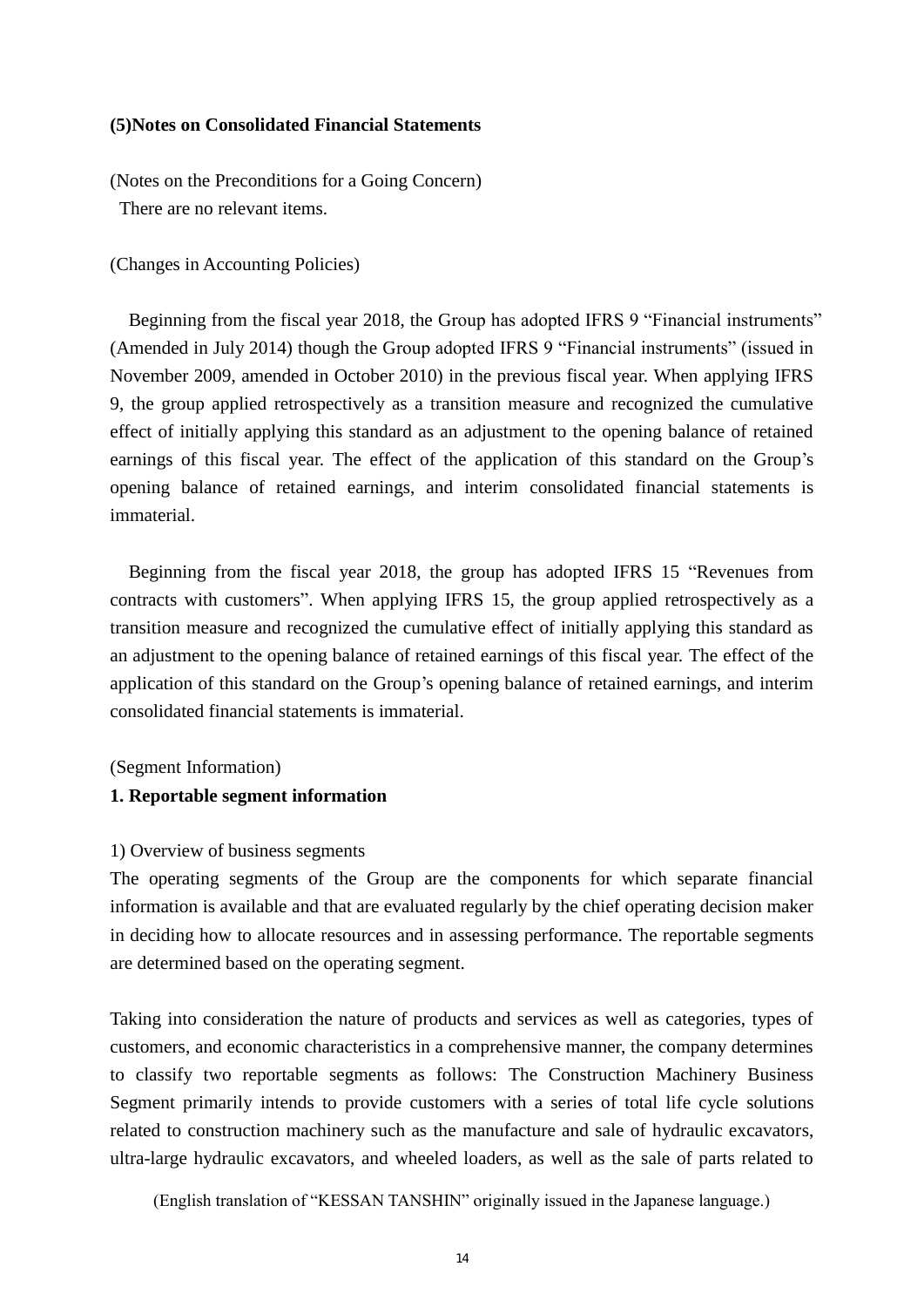these products. The Solution Business Segment primarily intends to provide services, production, and distribution parts that are not included in the Construction Machinery Business Segment.

2) Revenue, profit or loss, and other items of business segments

For the first quarter three months ended Jun. 30, 2018

(Millions of yen)

|                                   |                                              | Reportable segment          |         |                       |         |
|-----------------------------------|----------------------------------------------|-----------------------------|---------|-----------------------|---------|
|                                   | Construction<br>Machinery<br><b>Business</b> | Solution<br><b>Business</b> | Total   | Adjustments<br>$(*1)$ | Total   |
| Revenue                           |                                              |                             |         |                       |         |
| <b>External customers</b>         | 216,225                                      | 23,986                      | 240,211 |                       | 240,211 |
| Intersegment transactions         | 233                                          | 117                         | 350     | (350)                 |         |
| Total revenues                    | 216,458                                      | 24,103                      | 240,561 | (350)                 | 240,211 |
| Adjusted operating income         | 26,404                                       | 1,182                       | 27,586  |                       | 27,586  |
| Operating income (loss)           | 26,774                                       | (1,057)                     | 25,717  |                       | 25,717  |
| Financial income                  |                                              |                             |         | 1,688                 | 1,688   |
| Financial expenses                |                                              |                             |         | (2,729)               | (2,729) |
| Share of profits (losses) of      |                                              |                             |         |                       |         |
| investments accounted for using   |                                              |                             |         |                       |         |
| the equity method                 | 350                                          |                             | 350     |                       | 350     |
| Income (loss) before income taxes | 27,124                                       | (1,057)                     | 26,067  | (1,041)               | 25,026  |

Note (\*1): Adjustments represent eliminations of intersegment transactions, and amounts of companies that do not belong to any operating segment.